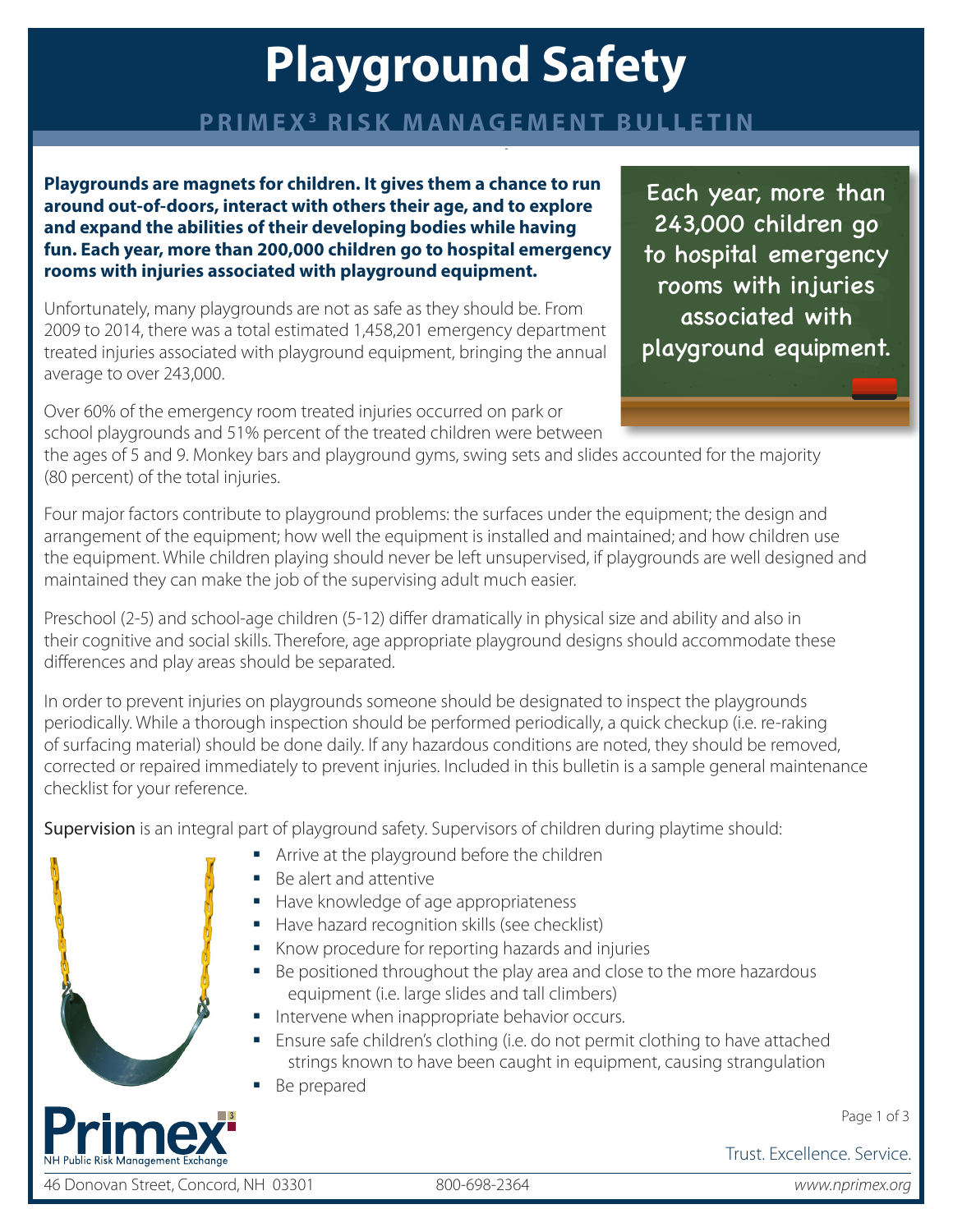**PRIMEX3 RISK MANAGEMENT BULLETIN**

# **Sample General Maintenance Checklist**

Surfacing Material: The surface under and around the playground equipment should be soft enough to cushion a fall. Hard surfaces such as concrete, asphalt, packed earth or grass are not acceptable under play equipment. A fall onto these hard surfaces could be life-threatening. Acceptable surfaces are: wood chips, bark mulch, engineered wood fiber, sand, gravel, shredded rubber, rubber mats or tiles, or poured in place rubber compositions.

Surfacing materials should be free of foreign objects and debris and should not be allowed to become compacted.

#### General Hazards - Make sure that there are no:

- $\Box$  Sharp points, corners or edges on the equipment
- Missing or damaged protective caps
- $\Box$  Hazardous protrusions and projections
- $\Box$  Clothing entanglement hazards (i.e. open S hooks)
- $\Box$  Trip hazards such as exposed footings on anchoring devices,
- $\Box$  Rocks, roots, or other obstacles in the play areas.



#### Deterioration of the equipment:

- $\Box$  The equipment has no rust, rot, cracks or splinters, especially where it comes in contact with the ground.
- $\Box$  There are no broken or missing components on the equipment (e.g., handrails, quardrails, protective barriers, steps or rungs on ladders) and there are no damaged fences, benches, or signs on the playground.
- $\Box$  All equipment is securely anchored.

#### Security of Hardware:

- There are no loose fastening devices or worn connections, such as S-hooks.
- Moving components, such as swing hangers or merry-go-round bearings, are not worn.

#### Drainage:

 $\Box$  The entire play area has satisfactory drainage, especially in heavy use areas such as under swings and at slide exits.

#### General Upkeep of Playgrounds:

- $\Box$  The entire playground is free from miscellaneous debris or litter such as tree branches, soda cans, bottles, glass, etc.
- $\Box$  There are no missing trash receptacles.
- $\Box$  Trash receptacles are not full.



46 Donovan Street, Concord, NH 03301 800-698-2364 *www.nprimex.org*

Page 2 of 3

Trust. Excellence. Service.